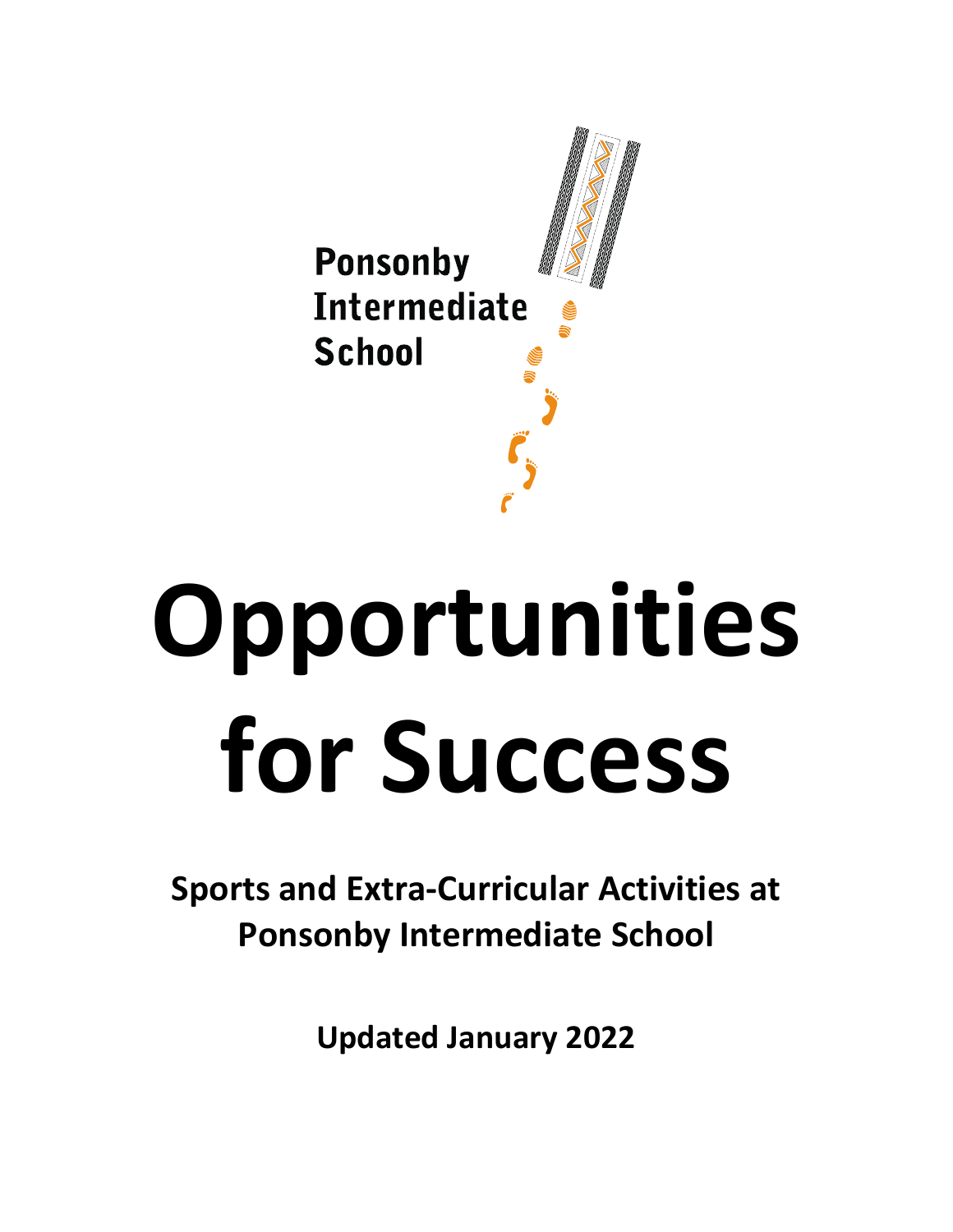### **What does Ponsonby Intermediate offer outside the New Zealand Curriculum?**

This document outlines the extra-curricular activities and sports which are on offer at Ponsonby Intermediate as well as the teachers that are in charge of each one. The students will find out about these opportunities in our daily notices, our school newsletter, the school website and at the assemblies that take place during the week. We are not limited to the sports and activities stated below and are more than happy to help co-ordinate with parents if interest in a certain activity arises. Also, these activities may not always take place every year and will depend on availability of resources (facilities and equipment) and the amount of interest from the students. You will find the teachers email on our school website.

### **Sports - Seasonal**

**The following is a list of season sports run by the school. However, parent help is required to help with organisation, coaching, managing and transport.**

### **Basketball**

Games will be played on the North Shore throughout the year in two semesters. Games are played on Monday evenings and students are expected to attend trainings set by the coach and manager during the week.

#### **Teacher in Charge: Sam Jardine**

### **Water Polo**

Water Polo is played out at West Wave Pools (may change on 2019) in the Waitakere Intermediate School league from May until November. Games are played on Friday evenings with trainings taking place on Tuesday evening *(subject to change with pool availability).* Teams will be invited to enter three different weekend tournaments throughout the year.

#### **Teacher in Charge: Michelle Murray**

### **Netball**

Is played on the North Shore on Thursday evenings. Trainings are during, before or after school and depends on the coach.

**Teacher in Charge: Michelle Murray**

### **Hockey**

Played on the North Shore and have both 11 aside and 6 aside options depending on numbers and parent help

**Teacher in Charge: Michelle Murray**

**Lunchtime interclass Sport**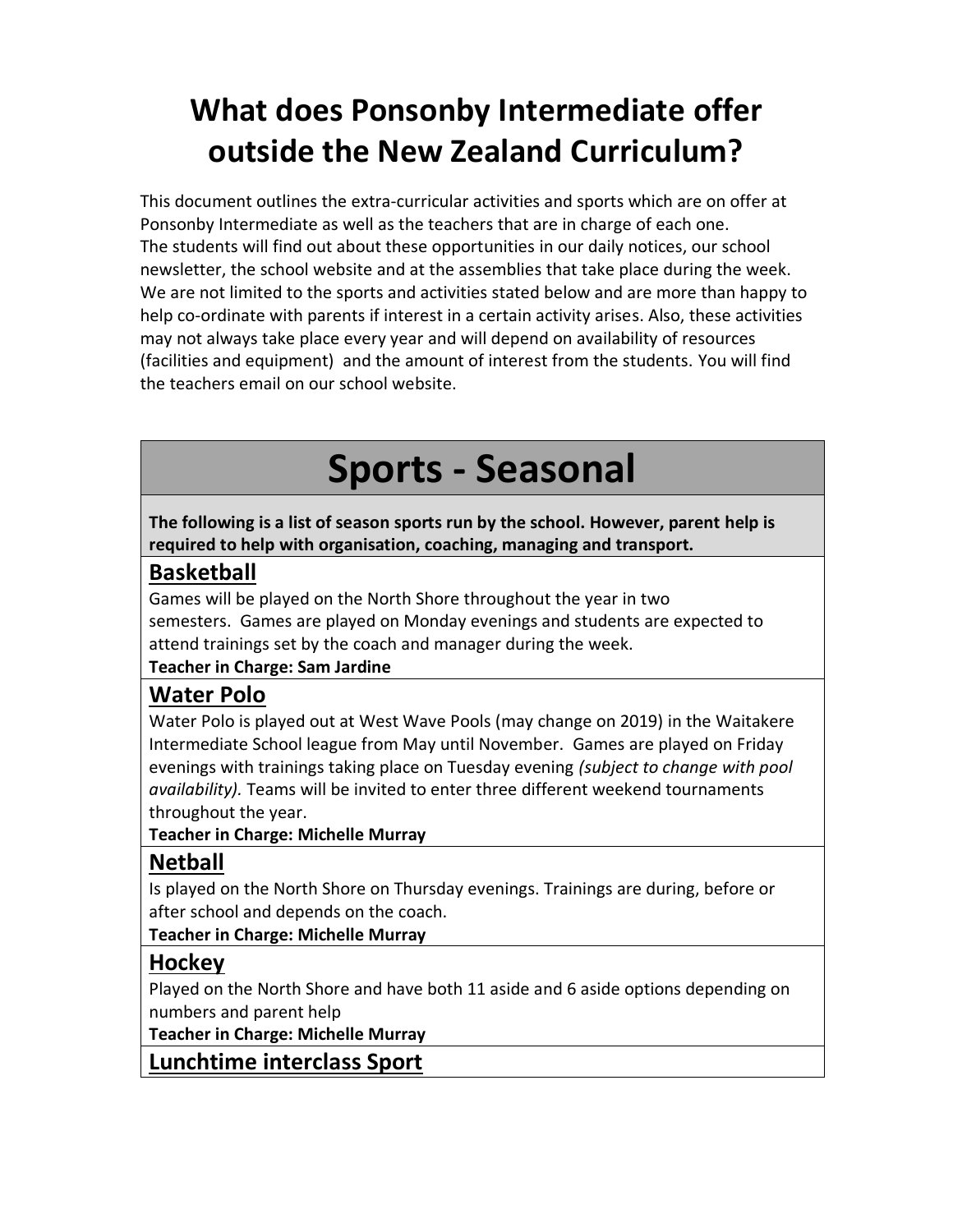All 20 Ponsonby classes participate in sports on a Tuesday, Thursday or Friday depending on the timetable and weather. 7 sports are played during this time over the year and reinforces skills learnt during the PE lessons.

**Teacher in Charge: Sam Jardine and Michelle Murray**

### **Ski and Snowboard Team**

Trials are run through Snow Planet through Term 2. Parent transport is required to make this happen as well as help during the tournament week. Regular meetings are held at school with Parents leading up to the tournament.

**Teacher in Charge: Nick Wilson, Michelle Murray**

### **Central Zone Sports Teams**

There are many sports that are entered by Ponsonby Intermediate. Students will trial for each team and then attend a tournament day for each of the sports. Please refer to table below which outlines the sports.

**Teacher in Charge: Michelle Murray, Sam Jardine, Matt Bennie**

| <b>Central Zone Day Sports</b>                                                                                                   |                                                                                                                                                                       |  |
|----------------------------------------------------------------------------------------------------------------------------------|-----------------------------------------------------------------------------------------------------------------------------------------------------------------------|--|
| Term 1                                                                                                                           | Term <sub>2</sub>                                                                                                                                                     |  |
| <b>Tennis</b><br><b>Softball</b><br><b>Cricket</b><br>$\bullet$<br>Swimming<br><b>NZ Tag</b><br>Orienteering<br>$\bullet$        | <b>Futsal</b><br>$\bullet$<br><b>Soccer</b><br>٠<br><b>Rugby</b><br>$\bullet$<br>Rugby 7's<br>٠<br><b>Table tennis</b><br>$\bullet$<br><b>Water Polo</b><br>$\bullet$ |  |
| Term <sub>3</sub>                                                                                                                | Term 4                                                                                                                                                                |  |
| <b>Netball</b><br>$\bullet$<br><b>Cross Country</b><br><b>Basketball</b><br>Squash<br><b>Rugby league</b><br>$\bullet$<br>Hockey | <b>Athletics</b><br>$\bullet$<br><b>Touch</b><br>$\bullet$<br><b>Badminton</b><br>$\bullet$<br>Ki-O-Rahi<br>$\bullet$                                                 |  |

**Students need to look out for the daily notices for information about trials and dates for these zone day events. These sports are only played on one day as an inter-school tournament.**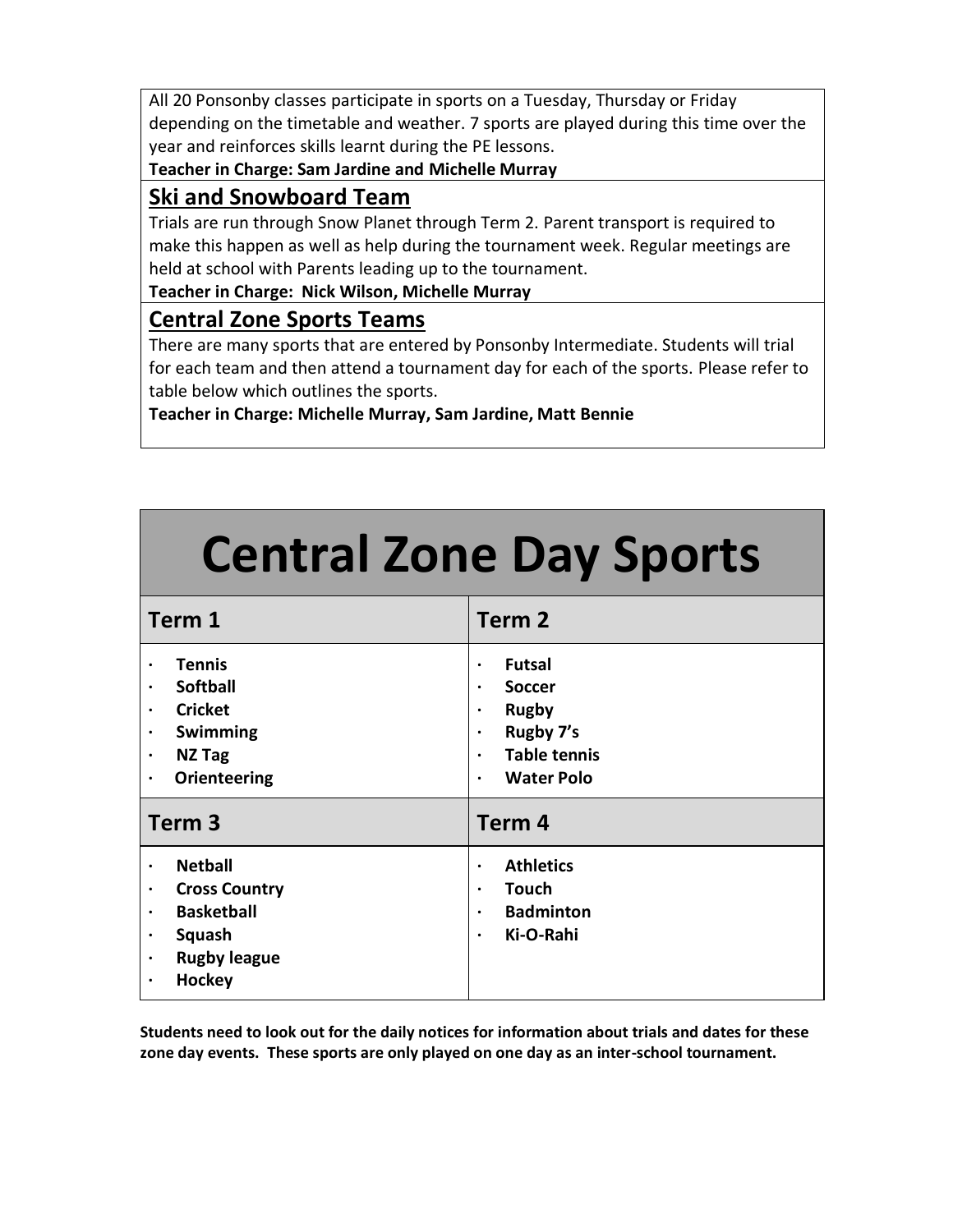# **Sports at School**

#### **Kori**

5 minute block every morning that focuses on movement, participation and play. Often used as a fitness focus a swell as a time to prepare for upcoming sporting events such as Cross Country and Athletics Day.

**Teacher in Charge: All form teachers**

### **Options Sport**

Hard Out Sports Soccer Academy Non-traditional sports ABL games Term 1 Rugby Coaching Clinic Please note these will not all be offered in each Option round **Teacher in Charge: Miss Bennett**

#### **Recreation**

1 and a half hour block of a sports rotation that reinforces skills taught during PE class. **Teacher in Charge: Sam Jardine and Michelle Murray**

### **Lunchtime interclass Sport**

All 20 Ponsonby classes participate in sports on a Tuesday, Thursday or Friday depending on the timetable and weather. 7 sports are played during this time over the year and reinforces skills learnt during the PE lessons.

**Teacher in Charge: Sam Jardine and Michelle Murray**

## **Arts and Culture**

| <b>Activity</b>                           | <b>Teacher in Charge</b>                 |
|-------------------------------------------|------------------------------------------|
| <b>Rock bands</b>                         | <b>Paul Curtis</b>                       |
| <b>Concert Band</b>                       | <b>Paul Curtis</b>                       |
| <b>Choir</b>                              | Chrissie Cullen                          |
| <b>Talent Quest</b>                       | Paul Curtis and Katie Fiddian            |
| <b>Roadshow</b>                           | Paul Curtis, Chrissie Cullen and Katie   |
|                                           | Fiddian                                  |
| <b>Performing Arts and Music Showcase</b> | <b>Chrissie Cullen and Paul Curtis</b>   |
| Kapa Haka Group                           | Cherie Bolesworth                        |
| <b>Overseas Trip</b>                      | Matt Bennie                              |
| <b>Culture Week</b>                       | <b>Cherie Bolesworth and Matt Bennie</b> |
| <b>Arts Week</b>                          | <b>Cherie Bolesworth and Matt Bennie</b> |
| <b>Production</b>                         | Paul Curtis, Chrissie Cullen and Katie   |
|                                           | Fiddian                                  |
| <b>Bandquest</b>                          | <b>Paul Curtis</b>                       |